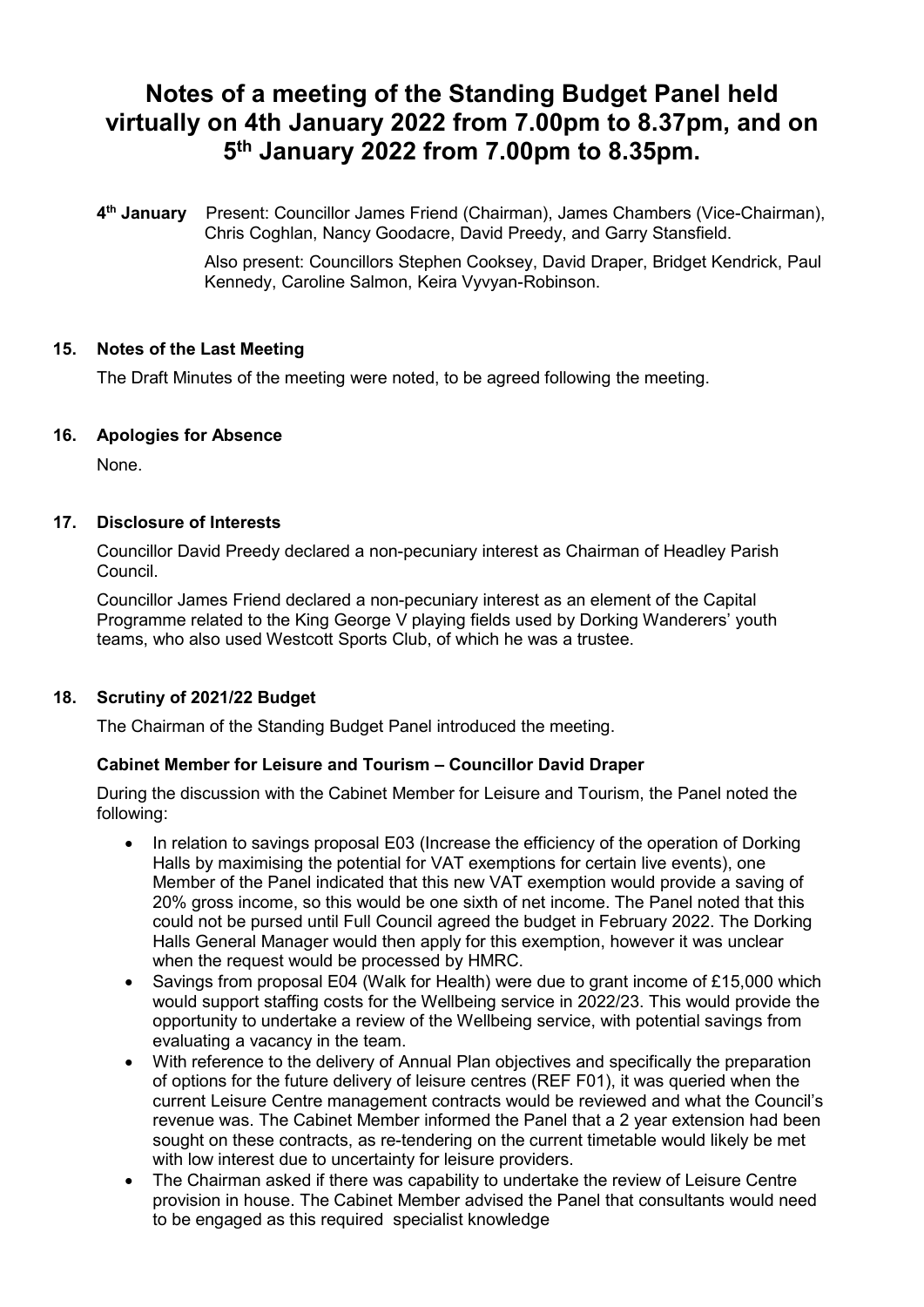• A feasibility study into the reconfiguration or extension of Dorking Halls (REF F02), would be required in order to assess how to maximise its facilities in light of consumer changes since it was last refurbished 25 years ago. Therefore, it was necessary to explore how to develop its offering to provide what consumers wanted. It was queried whether the £36,000 could be Capitalised should there be investment in Dorking Halls following the study; the Cabinet Member replied that Officers would need to provide guidance on this.

With reference to the capital programme and the provision of a new playground at the Cock Lane Recreation Ground (REF H01), one Member of the Panel queried whether the Council could apply for additional external grant support to provide the new playground. It was noted that this could be explored in alternative areas, however as the playground was at the end of it serviceable life, this would be a positive use of CIL funding. The Panel queried who would own the asset after the refurbishment had been completed and whether it would have a realisable value. The Cabinet Member replied that the asset would still be owned by Mole Valley District Council (MVDC), as was the case with Meadowbank.

In relation to Cemetery fees and charges (as detailed in Annex J), it was queried whether sensitivity analysis had been undertaken to consider whether a larger increase in fees could generate additional income. The Cabinet Member said that he wanted fees to remain affordable, and the new garden of remembrance and memorial wall at Dorking Cemetery would generate additional income.

# **Cabinet Member for Projects – Councillor Keira Vyvyan-Robinson**

During the discussion with the Cabinet Member for Projects, it was queried whether efficiency benefits of the proposed digital initiatives were based upon staff savings (REF E19). The Cabinet Member informed the Panel that savings were from vacancies which had already arisen in the Parking and Customer Service teams, or where a contractor's responsibilities would be assigned to existing teams. Small savings on printing and postage had also arisen from the introduction of digital on-street parking permits.

Members went on to note that these initiatives would rationalise the use of different software packages across the Council's service teams (REF E20). Furthermore, the Planning team would look to utilise the proposed Document Management System from April 2023, with additional packages to assist with Planning Enforcement case management. It was also noted that not using older systems, and maximising currently licensed systems would provide a net saving for the Council.

The Cabinet Member informed Members that fees and charges (Property and Regeneration) had been increased by 5% as this amounted to between ten and twenty-five pounds paid every couple of years. This was tracked against fees from a commercial letter, although it was noted that there were cheaper rates for charity organisations letting from the Council.

### **Cabinet Member for Community Services – Councillor Caroline Salmon**

During the discussion with the Cabinet Member for Projects, the Panel noted the following:

- It was noted that the proposed food hygiene re-inspection service (REF E13) would enable businesses to commission an earlier re-inspection, which would be of benefit to the business concerned and generate additional income for MVDC. This service would be available where improvements had been made earlier than the 3 month standard reinspection period for a low rating.
- Panel Members expressed concerns about the proposed savings under proposal E14 (promotion of doorstep recycling of cardboard and paper and elimination of the need for communal paper bring banks), due to decreased demand for spaces in the Council's car parks, and the possibility that this could result in more recycling being put in household waste bins. The Cabinet Member responded that the removal of these bins was unlikely to have this effect, however it would prevent misuse of the paper banks for commercial waste. This would not lead to removal of all bins, such as Tetra Pak recycling points, so not all occupied spaces would be released. The Chairman noted that this was different from information contained in the papers.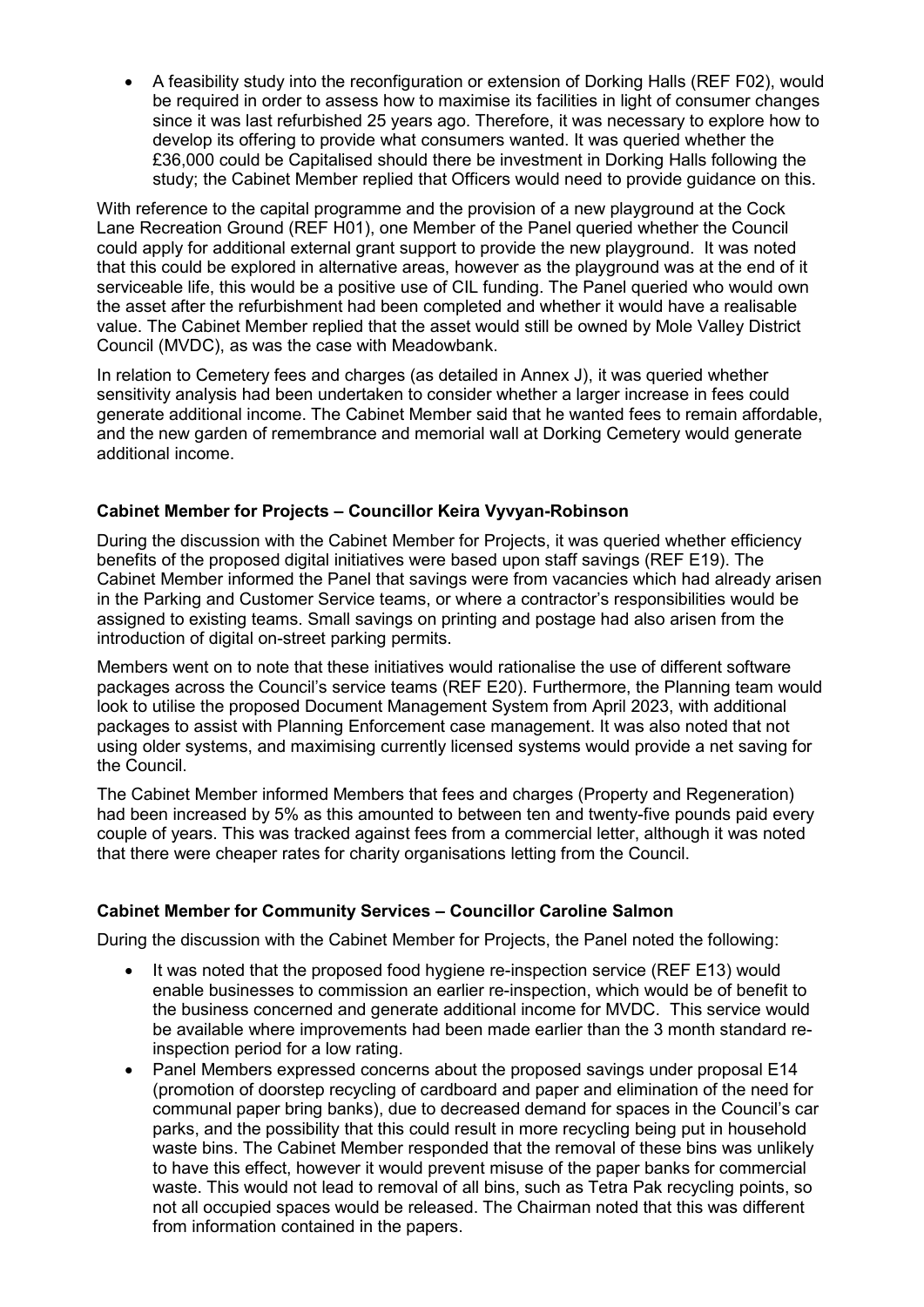• It was noted that savings arising from the proposal to remove the Community Transport service at weekends (REF E16) would flow from staff savings, as it would eliminate the need to have staff on standby.

The Panel went on to discuss the fees and charges for the Portfolio, and noted that most fees for Hackney Carriages (as detailed in Annex J) had increased by around 4% although some higher fees had remained unchanged given the difficulties experienced by drivers during the pandemic. It was queried what sensitivity analysis had been undertaken in order to assess whether a larger increase could provide further income. The Cabinet Member responded that they did not have information on how much additional income would be provided, but they had sought to maintain a 4% increase for all licensing fees.

The Panel went on to note that Licence Fees for Caravan Sites depended upon the size of the site; fees had been increased to cover the cost of administering this scheme, following its implementation, to reflect the actual cost to the Council.

It was queried whether increased cost for bulky waste collections could lead to increase fly tipping; the Cabinet Member responded that there had not been an increase in fly tipping due to limited availability of collections with HGV driver shortages, and the proposed fees were considered reasonable compared to alternative methods for collecting a number of large household items.

With reference to fees for temporary housing, it was noted that the policy was for these to be increased in line with 60% of the Local Housing Allowance, in order to provide a social rent. Consequently, fees could only be increased in the years when the Local Housing Allowance had been increased. Further to a query about whether more income could be generated through these fees, it was noted that the Council endeavoured to ensure that housing was affordable for those relying on emergency accommodation. It was also noted that this rationale was applied to fees and charges from the Mole Valley Life, Telecare, and Dial-a-Ride services.

### **Cabinet Member for Internal Services – Councillor Paul Kennedy**

During the discussion with the Cabinet Member for Projects, the Panel noted the following:

- The Panel noted that a number of the proposed savings relating to the Human Resources, and Democratic Services fell within the Chief Executive's Scheme of Delegation. With reference to E05 (business reply envelopes for electoral services) Members were informed that there had been decreased demand for pre-paid business reply envelopes as residents communicated more via telephone or email. Therefore, it was prudent to decrease the budgeted amount. The Chairman noted that the risk associated with this proposed saving could be measured by a drop in registration rates. It was also noted that the savings proposal to not renew the Council's courier car lease contract (REF E06) had already been implemented.
- Concerns were expressed about the proposal to reduce the use of the occupational health service (REF E07) and any impact it may have on the prevention of long-term staff absences. The Cabinet Member responded that a presumption to always utilise an external occupational health service had been changed, but this would still be utilised where appropriate. The Chairman expressed concern that this may impact staff capacity by not appropriately addressing issues arising from long term absence such as from long-covid; the Cabinet Member responded that any effects or changes in levels of longterm absences would be monitored, and staff absences from Covid had remained low.
- With reference to E08 (provision of emergency planning), the Panel noted that this was already being delivered. The Cabinet Member added that a wider review of the support provided to Members would be undertaken in the next financial year.
- It was noted that officers were confident that the proposal to reduce the budget for MVDC's Learning and Development offer (REF E09) would not negatively impact on the quality of training provided ( through virtual training sessions.)
- With reference to E11 (Members' Training) it was suggested that if there was a large number of new councillors following the all out election scheduled for 2023, then more money may need to be budgeted for Member training.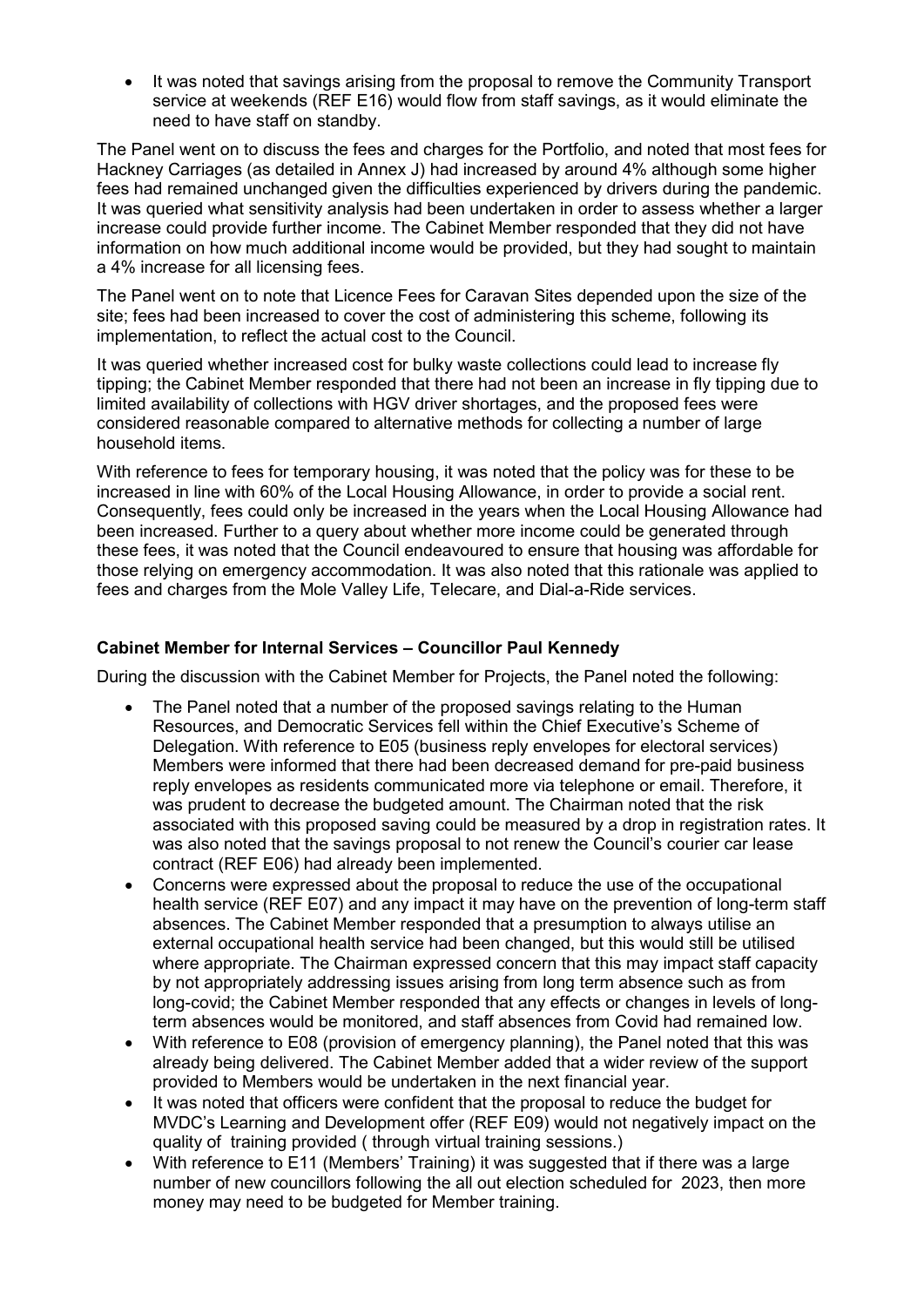• Concerns were expressed about barriers to accessibility of Council services following the proposed closure of the Leatherhead Help Shop (REF E12). The Cabinet Member responded that its temporary closure since March 2020 had indicated that working with partners, notably Clarion and Surrey County Council had still enabled services to be accessed online or via telephone, as well as through the Council's Customer Services Unit via telephone (and CSU). Although, it was noted that this may impact accessibility for residents with hearing impairments; it was emphasised that the impact of this should be monitored, and some of the net saving could be appropriated to mitigate this impact.

# **Notes of a meeting of the Standing Budget Panel held virtually on 4th January 2022 from 7.00pm to 8.37pm, and on 5th January 2022 from 7.00pm to 8.35pm.**

**5th January** Present: Councillor James Friend (Chairman), James Chambers (Vice-Chairman), Chris Coghlan, Nancy Goodacre, and David Preedy.

> Also present: Councillors Stephen Cooksey, Margaret Cooksey, Bridget Kendrick, Claire Malcomson, and Clayton Wellman.

#### **19. Apologies for Absence**

An apology for absence was received from Councillor Garry Stansfield.

### **20. Scrutiny of 2022/23 Budget**

#### **Cabinet Member for Planning – Councillor Margaret Cooksey**

During the discussion with the Cabinet Member for Planning, it was noted that the additional £90,000 budgeted to support the production of the Local Plan, which required where consultants were required for additional expertise from consultants. This would be removed from the budget in the 2023/24 financial year, once the Local Plan was expected to have been approved , therefore was included in the 'Impact of Previous Decisions in Annexe G. Further savings from proposal E01 (reduce the use of consultants in the Planning Policy service by upskilling MVDC employees), would save the Council £20,000 in 2023/24 and in the future. It was queried what the hourly rate for the new pre-application advice service (savings proposal E02) would be, and whether this could be used to generate funds to support the use of consultants by the Planning Policy team. The Cabinet Member informed the Panel that the new service would be introduced in stages, with reallocation of some work to support staff within the team to allow Planning Officers to work on the pre-application service. Once the service was established, the Council would look to recruit an additional staff member in the long term. The Panel noted that the Council had not compared demand for this service with other local authorities, but there was significant demand for this from local residents in Mole Valley.

Members went on to note that Fees and Charges (as detailed in Annex J) for the pre-application advice service had been determined in line with the amount of time required for officers to provide this advice. The Panel noted that consultants' hourly rate was approximately £45; the hourly rate for staff was approximately £25. The Cabinet Member advised that the charges has been set with the best knowledge available at this time and the fees were considered reasonable, fair and comparable. The Cabinet Member added that it was hoped that by introducing the pre application advice service, it would in turn save time spent on the application itself when submitted and enable the Development Management Service to better meet its Key Performance Indicators. The hours that would be spent were difficult to gauge as these would be influenced by the method of communication utilised, e.g. in person or via letter/email.

With specific reference to the fee of £120 for 'Member Attendance', the Panel noted that this had been calculated according to the administrative costs associated with organising Members' attendance at pre application meetings. The Panel recommended that, for the avoidance of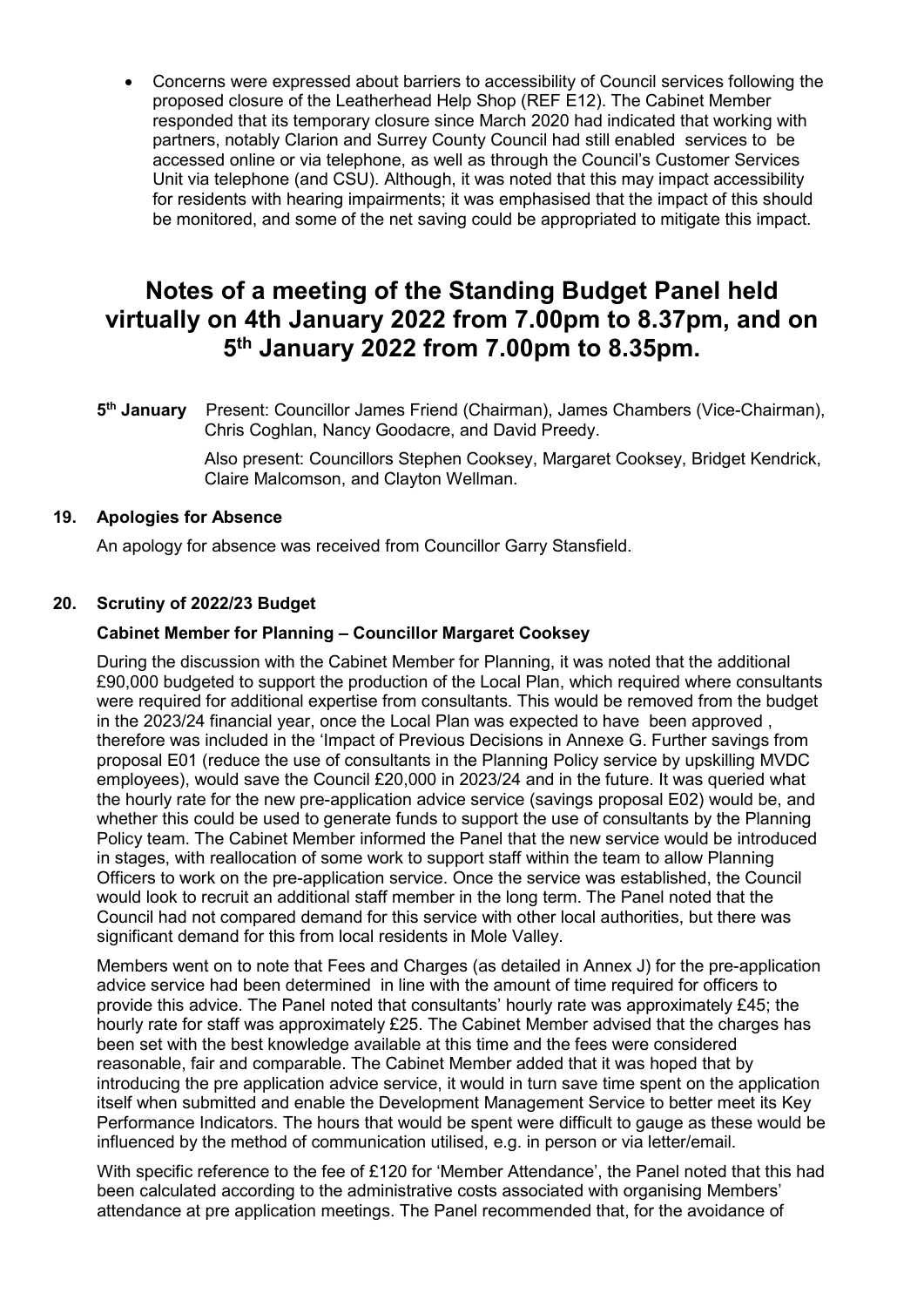doubt, this be renamed in the final report to make it clear that this was not a sum that was paid to Members.

In relation to Fees and Charges for the Land Charges Team, the Panel noted that fees had been rationalised to a round figure, taking into account that the Council must charge on a costrecovery basis, and other local authorities that offered lower fees. The Cabinet Member informed Councillors that Tandridge District Council had not yet set fees for the Southern Building Control Partnership, although the Partnership Board would approve these in due course. The Council was not at any risk of exposure if the host authority were to reduce fees drastically, and the outturn for the Partnership was better than previously anticipated.

### **Cabinet Member for Climate Change – Councillor Claire Malcomson**

The Cabinet Member for Environment informed Members that of the £100,000 budgeted to enable grant-funding applications to be submitted for carbon reduction initiatives (REF F03), £50,000 would be utilised to undertake a feasibility study for decarbonisation of those Council owned buildings which had not already been considered. The other £50,000 would be used to undertake further studies on the Electric Vehicle Car Ports to assess the ground situation below proposed sites.

The Panel was informed that the return on this investment, from grant income would not be clear until these studies had been undertaken. One member of the Panel queried what preliminary studies had been undertaken to ensure the Council's investment would be returned. The Cabinet Member responded that the Council had worked with a number of experts, including the Carbon Trust, and officers with relevant expertise to ensure the feasibility of projects going forwards.

### **Cabinet Member for Sustainable Economy and Security – Councillor Clayton Wellman**

During the discussion with the Cabinet Member for Sustainable Economy and Security, the Panel noted the following:

- Savings proposal E21, this was not expected to affect demand for car parking spaces as the space occupied by the market had historically not been used. It was noted that to deliver the budgeted income of £7,000 per year, Dorking Market would only require full occupancy of 12 stalls in 40 weeks of the year. A number of stalls had expressed interest in occupying one of 6 new stalls, with 1 new vendor guaranteed.
- Various alternative options had been considered in relation to savings proposals E22 to increase parking charges by 10%, however it would not have been feasible to proceed with alternatives such as charging on Sundays, or making 'Friday Free after Three' universal to all Council-owned car parks. In response to a question about what sensitivity analysis had been undertaken, it was noted that it was expected that 80% of income from the price increase would materialise. This figure was based upon previous data from 2018 when car-parking charges were last increased. The effect on specific car parks would be monitored, so that if income from specific car parks throughout the district were impacted, this would be addressed.
- It was noted that no specific consultation had been undertaken with stakeholders in relation to increased parking charges; however, the Cabinet Member had spoken with individual business leaders who had anticipated this as a likely direction for the Council; inflation alone would have driven an increase in charging since the last increase in 2018.
- Car Parking prices would be frozen for the next 3 years, and this increase would ensure services and proposed capital investment would continue to be delivered. Ringo users could also pay the same prices as those residents using cash car parking machines, provided that they did not utilise the SMS notification system offered by Ringo.
- With reference to Annual Plan Objective F05 (Community Hub in Pippbrook Housevacant possession), the Panel noted that there could be material of historical community value currently stored in the building. The predecessor referred to was Surrey County Council. The Cabinet Member advised that any items of value would be preserved and there would be further discussion with Officers to ensure this was handled in the appropriate manner, and that any potential costs that could arise from this would be taken into account.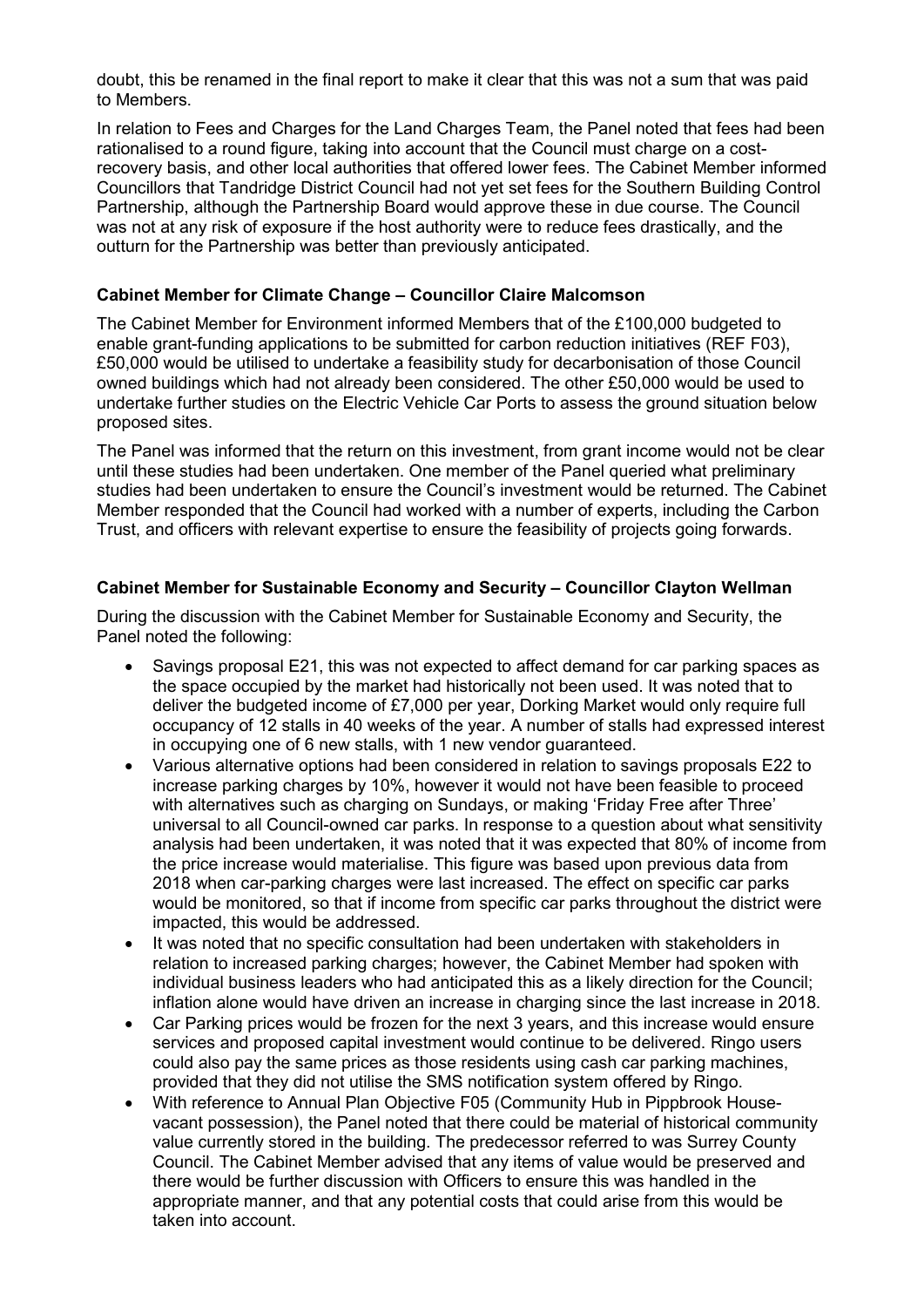- In relation to delivery of Annual Plan Objective F06, to pay overhead costs for the retention of the Employment and Skills Hub in partnership with Surrey Lifelong Learning Partnership, and the DWP, it was noted that funding for the hub would be approved on a yearly basis, as determined by the Department for Work and Pension (DWP). The hub was initially agreed for one year, however it had been extended into 2022/23. The Chairman noted the link between this item and the proposed saving proposal E18 (removal of the contribution towards the specialist Employment, Training and Housing Options Service (ETHOS).
- £650,000 from the Capital Programme had already been spent on the first phase of the car park refurbishment programme (REF H03), with £350,000 expected to be spent in 2022/23. Within the second phase, £580,000 was allocated to be spent in 2022/23 with the final £420,000 expected to be spent in 2023/24 and onwards.
- £1.2 million had already been spent on refurbishment of Ashtead Peace Memorial Hall, St Martin's Walk, and South Side car parks, with £200,000 having been spent from the second phase of the programme. Expenditure in the region of £150,000 was anticipated, with £115,000 matched funding on the Electric Vehicle charging point programme. The remaining £580,000 was expected to be spent on a batch of five of the Council's five smaller car parks.

In relation to Fees and Charges (as detailed in Annex J), it was noted that there was no additional charge for parking in an electric vehicle charging bay in a Council-owned car park, however the cost of the energy used was paid to the operator either by card or via a subscription. The charging bays were reserved for electric cars being charged, and the Council's Joint Enforcement Team would enforce this. The Cabinet Member went on to inform the Panel that Civil Enforcement Fees were at set at the maximum of the statutory range for penalties.

# **Cabinet Member for Finance– Councillor Bridget Kendrick**

With reference to savings proposal E23, it was noted that an efficiency saving would be delivered as BACS transfers were much cheaper than printing and posting cheques. This transition would need to occur over time as a number of gradual changes were required in order to transition to BACS on 1st April 2022.

The Panel asked whether the proposed reduction of 14 audit days with the Southern Internal Audit Partnership per year would provide sufficient time to undertake the necessary internal audits identified for MVDC (savings proposal REF E24). The Cabinet Member informed the Panel that this had been agreed in the new contract, with the Head of SIAP confirming that the allotted time for audit days would be sufficient. If any issues or additional audit requirements arose e.g. following a recommendation from the Audit Committee, then there was flexibility to adjust budgeted audit days as necessary. There was sufficient resilience as a number of councils had fewer allotted days than was proposed. It was also noted that this plan would need to be formally approved by Audit Committee in March.

With reference to saving proposal E25 (Implement a cost recovery approach to the recovery of court costs incurred by the Council in relation to customers who have not paid Council Tax or Business Rates), the Panel noted that the proposal to move to a cost recovery approach was reflective that the Council's court costs had not been increased since 2013. Therefore costs would be brought in line with inflation, which would prevent the Council from absorbing these costs, and could incentivise more residents and business to pay on time. It was also noted that Court cases were pursued for 1.3% of properties and around 10% of businesses.

With reference to saving proposal E26, it was noted that the Mole Valley Community Lottery had already raised £9,500 for 47 registered good causes, which was expected to rise to around £26,000 in its first year of operation. It was queried what impact the reduction of the Small Community Grants fund would have. The Cabinet Member responded that this fund had started at £25,000, and had grown to £48,000; however, in one year only 33% had been granted despite a larger amount having been budgeted for.

The Council still had other methods of providing grant funding such as through the Thomas Flack Fund, the Community Infrastructure Levy, the Community Lottery, larger grants to voluntary organisations, and £35,000 was also available to community groups within the Capital Programme. Therefore, there was an opportunity to revaluate MVDC's grants offering as a